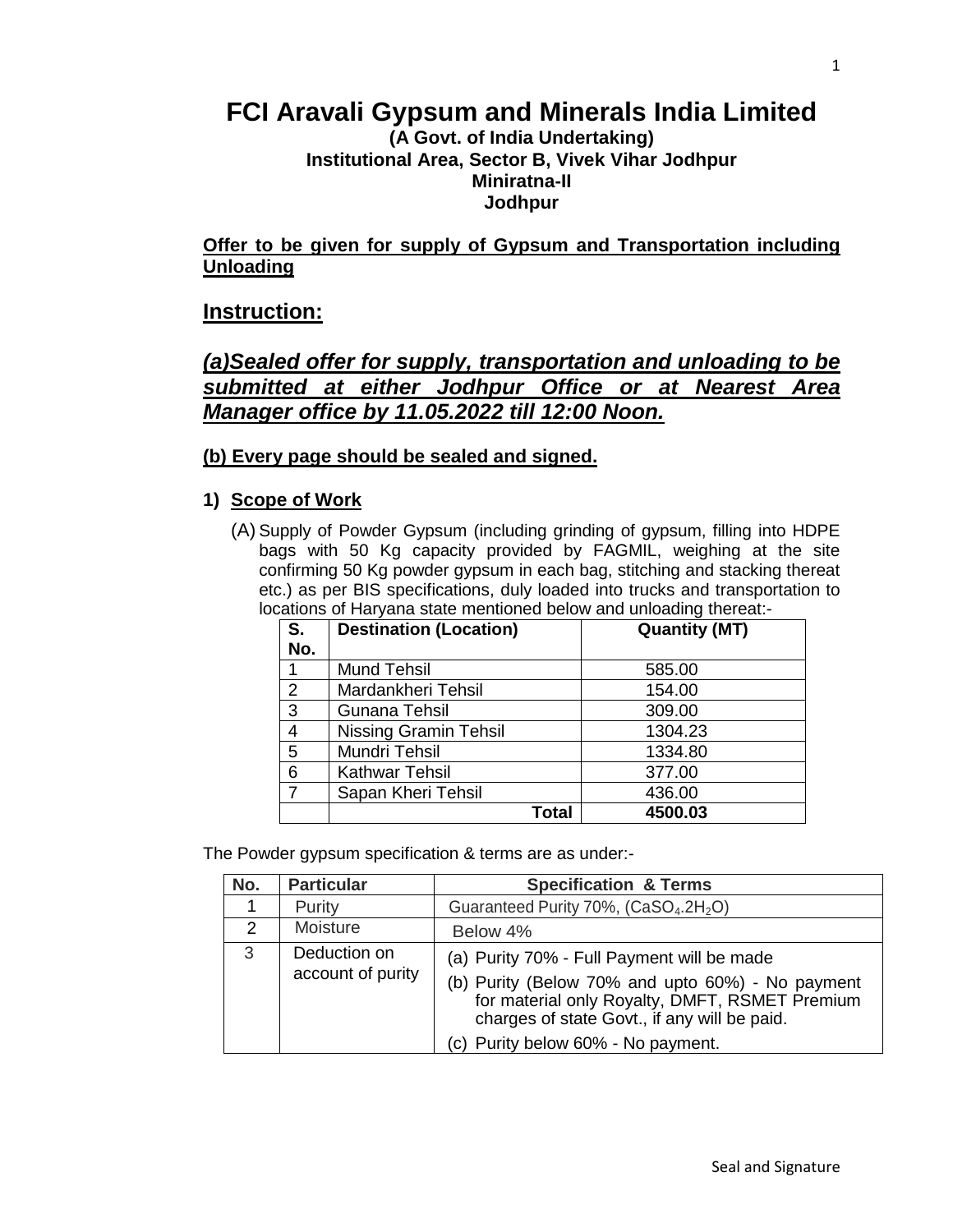| Job<br>No. | <b>Job Description</b>                                                                                                                                                                                                                                                                                                                                                                                 | <b>Period</b>                  | Approx.<br>Qty.(MT) | <b>Estimated</b><br>Cost<br>approx (in<br><b>PMT Rs)</b><br>excluding<br><b>GST</b> |
|------------|--------------------------------------------------------------------------------------------------------------------------------------------------------------------------------------------------------------------------------------------------------------------------------------------------------------------------------------------------------------------------------------------------------|--------------------------------|---------------------|-------------------------------------------------------------------------------------|
| 1.         | Supply of Powder Gypsum (including<br>grinding of gypsum, filling into HDPE<br>bags with 50 Kg capacity provided by<br>FAGMIL, weighing at the<br>site<br>confirming 50 Kg powder gypsum in<br>each bag, stitching and stacking<br>thereat etc.) as per BIS<br>specifications, duly loaded into trucks<br>and transportation to locations of<br>Haryana state mentioned<br>above<br>unloading thereat. | 14.05.2022<br>to<br>30.05.2022 | 4,500               | 3290                                                                                |

**NO CONDITIONAL TENDER WILL BE ACCEPTED,** FAGMIL reserves the right to accept/reject or cancel in full or any part thereof of the tender or all the tenders without assigning any reason & shall bear no liability whatsoever consequent upon such a decision.

#### **2) Quantity**

4,500 MT (Four Thousand Five Hundred MT) which can be increased/decreased as per requirement/demand.

#### **3) Period of Contract**

This job is for a period of 14.05.2022 to 30.05.2022.

#### **4) Security Deposit**

The Security Deposit amount will be 3% of total contract value.

#### **5) Compensation for Delay**

If the powder gypsum is not supplied as per time line given in Dispatch Order then LD will be deducted on prorata basis. The formula for deduction is given below:-

#### **Amount of Security Deposit/ Total Quantity to be supplied x quantity not supplied**

#### **6) SPECIAL INSTRUCTIONS**

- a) The supplier should supply royalty paid gypsum through valid rawanna (Proof to be attached along with bills).
- b) The supplier has to mobilize the essential required machinery for grinding, stitching, transportation etc., within three days from the issue of work order.
- c) The supplier should ensure the **guaranteed** purity of gypsum as 70% or above  $CaSO<sub>4</sub>2H<sub>2</sub>O$  of homogeneous quality. No foreign material other than Gypsum will be loaded into trucks. In case of purity below 70% and up to 60% the payment will be made as per scope of work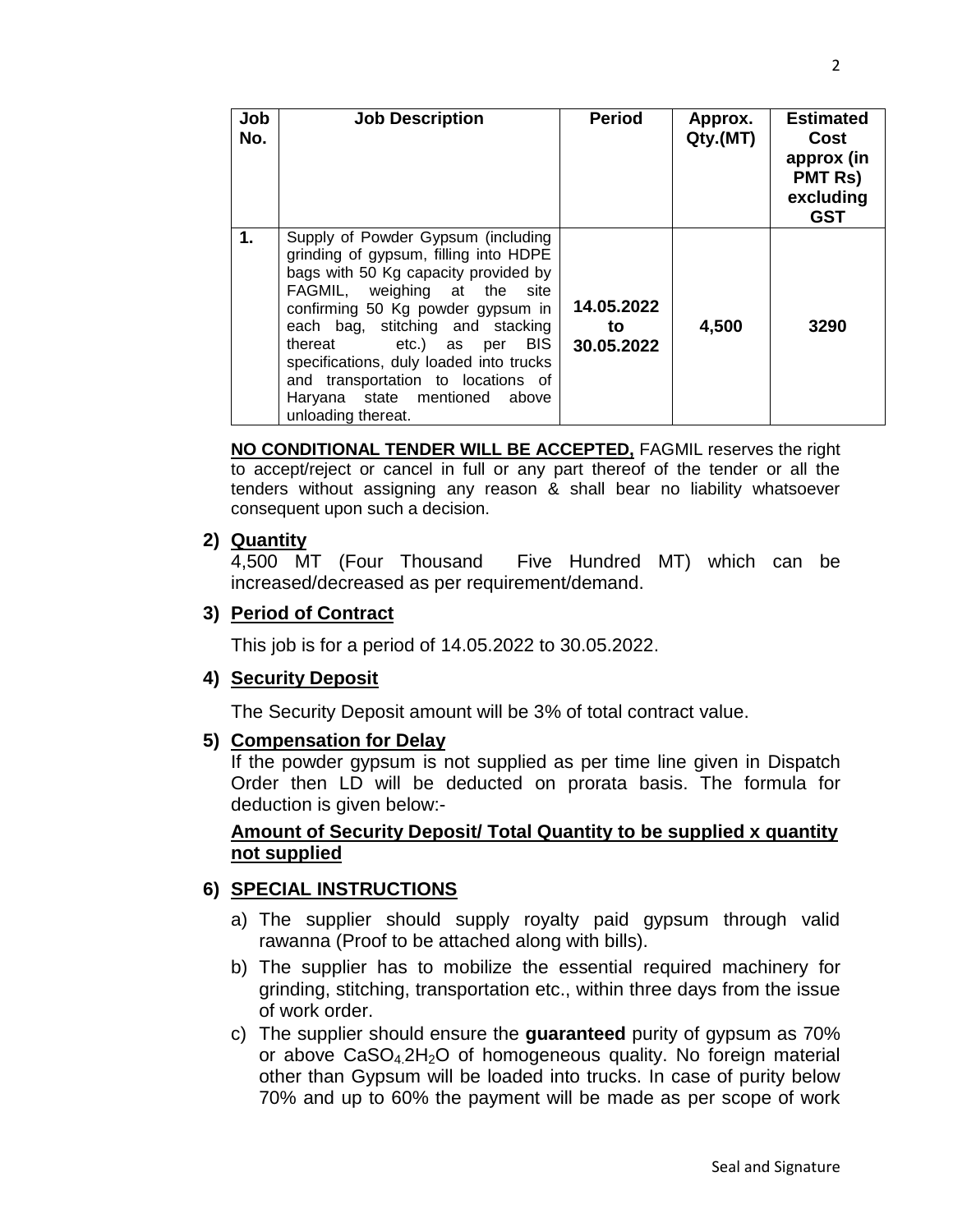and for gypsum powder with purity below 60%, no payment will be made for such material.

- d) The supplier should ensure the payment of all statutory obligations like royalty, cess, DMFT, RSMET, Premium charges, GST and any other Govt. or local body levies or dues if any in respect of supplied material and the FAGMIL will not be responsible for any liability whatsoever in this regard. The supplier has to submit proof of these payments and also indemnify for any liability arising in this regard.
- e) Dispatch order will be issued time to time and the supplier will ensure the supply of gypsum as per time line given in the dispatch order.
- **f)** The Supplier will ensure that all necessary documents in desired number of copies as per requirement are submitted with each consignment. They will be solely responsible for penalty/fine imposed by any authorities such as Octroi GST/RTO Police, etc. for lack of requisite documentation/papers.
- **g) Pre-Inspection :-**

Inspection of the material at dispatching point- the supplier will ensure stacking of material (minimum 1000 MT) prior to dispatch. FAGMIL will inspect the material & will collect the samples to ensure the purity of the material. Supplier will start the dispatch of material only after receipt of confirmation from FAGMIL. Once the supplies against lot of 1000 MT are in progress, the supplier will intimate to FAGMIL regarding the next readiness of lot of 1000 MT.

- h) The Loaded truck will be weighed at nearby DMG authorized weighbridge nearest to loading point and no dispute will be entertained regarding weight of material.
- i) **GRINDING SPECIFICATIONS**: The supplier shall strictly grind gypsum to fineness confirming to B.I.S. specifications No. 6046- 1982 (100% should pass through 2mm sieve and 50% should pass through 0.25 mm sieve).

**In case the supplier fails to supply the material in deviation of BIS specifications stated above, the deductions on behalf of such BIS specifications will be recovered from the supplier.** 

- **j)** Supplier should make it sure that each bag should contain 50 Kg. of Gypsum Powder of 70% or above  $CaSO<sub>4</sub> 2H<sub>2</sub>O$  purity only. Any deviations of this stipulate quantity or quality would be responsibility of the supplier. **If any deductions are made on account of less quantity or poor quality of material by the buyers, the same shall be recovered from the supplier.**
- k) GST will be reimbursed after submission of proof of deposition and the same appearing in GSTR-2A of the Company of respective month.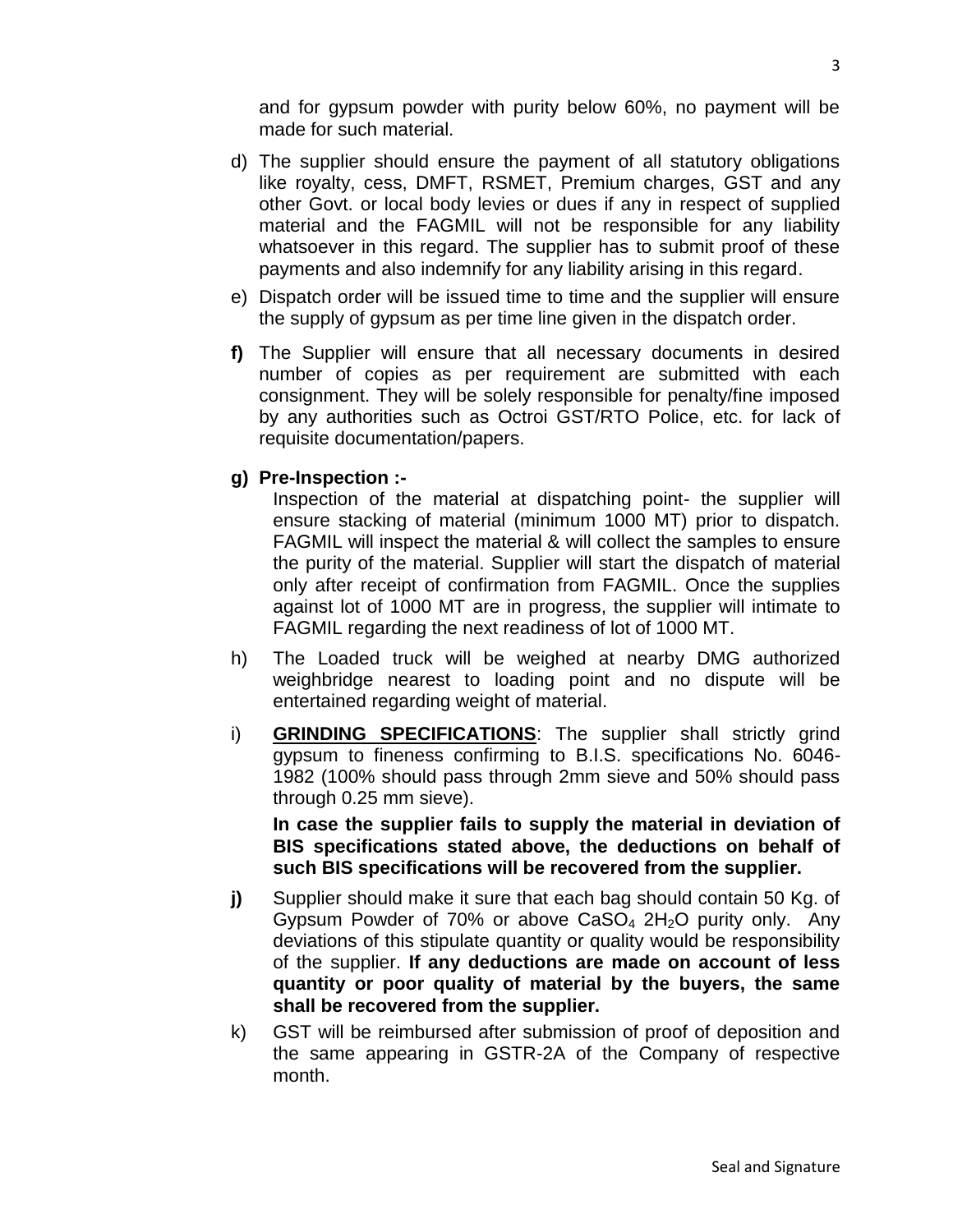- m) Machine Stitching of bags will be done by the supplier of his own material duly approved by the Company only. The bags duly packed are stacked properly at the site approved by the Company at the supplier's cost.
- n) The supplier is abide to do the work according to the Mines Act and Rules, Regulations and By-laws made their under or circulars/guidelines/recommendations made time to time by the Mines Ministry/ Authority Concerned.
- o) The supplier should install their own weighing machine and make arrangement at grinding site for weighment of filled bags. The supplier however, cannot absolve himself of the responsibility of shortage of the bagged material if subsequently detected by the consignee.
- p) The contractor will be solely responsible for safe custody of empty and filled HDPE bags till these are dispatched. No shortage charges will be payable on this account.
- q) While taking the delivery of HDPE bags from store, the supplier must satisfy himself with quality and quantity of bags to avoid complications at a later date. Further, HDPE bags will be issued on surety/Agreement between supplier and FAGMIL as may be decided by the management.
- r) Penalty due to non-compliance of e-way bill rules and any other statutory liabilities will be borne by the transporter.
- s) Successful tenderer will be required to make an agreement with FAGMIL on non-judicial stamp paper of value Rs. 500/- with a period of 02 days from award of work order.
- t) All trucks/trailers deployed by the Contractor/Co- operative Society must be maintained as certified fit for operation under The Motor Vehicle Act, 1988 and under all other relevant Acts, rules and regulations in force from time-to-time during the period of this contract. The contractor will strictly follow all the provisions of the Act and its amendments from time-to-time during the period of this contract. The fitness of vehicles working in mines area shall also be ascertained and checked for by the Company as per the provisions of Mines Act and Metalliferous, Mines Regulations and bye-laws made there under. The company may not allow vehicles to work/ply in mining area if it is found that the same is not fit to be deployed in mines area. For vehicle deployed for transportation, Xerox copies of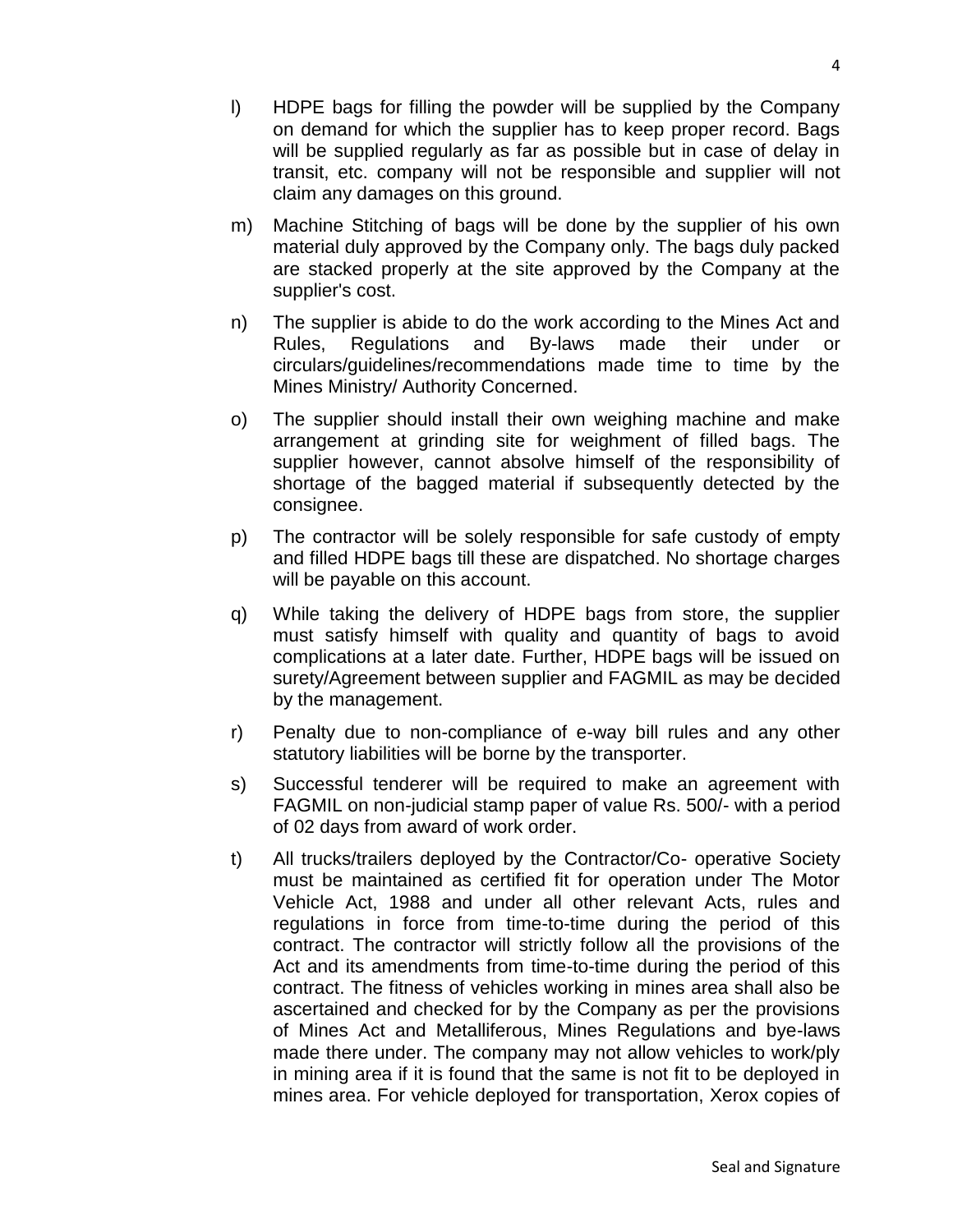Registration Certificate, Pollution Control Certificate be submitted to Area Manager for their record.

- u) The supplier will ensure that all the vehicle/trucks entering into the FAGMIL premises/engaged for transporting of packed gypsum powder should have valid pollution control certificate and driver employed for such duties should have valid driving license.
- v) It is the duty of supplier to place the truck/trailers location wise as per the instruction given by the Area Managers, Suratgarh.
- w) The transporter have to make payment to the labours engaged by him such as Drivers, Operators, Supervisors and other unskilled labours by Cheque/NEFT to their bank accounts directly invariably and cash payments to the labour should be avoided. You should supply payment sheets containing bank a/c number, PF A/c No. and UAN No. every month to the finance department.
- x) All the payment sheets along with attendance register copy and PF Challan has to be submitted to Finance Department every month duly verified by the Area Manager.
- y) In case of material of four destinations combining for full load truck purpose, the supplier will ensure to unload the material at four destinations.
- z) The supplier will ensure "use no hooks" while unloading the material at destination.
- aa) No transit loss will be allowed in any case. Any deduction made on account of quantity of the material, will be recovered from the supplier. The recovery amount will be same as deducted by the customer.
- bb) Any damage occurred during the transit period will be borne by the supplier.
- cc) Transit Insurance will be done by the supplier himself.
- dd) Transshipments of goods not allowed except for the reason such as breakdown accidents etc., If the truck is stranded beyond reasonable limits, the supplier should make alternate arrangement for safe transportation of the goods by road within the time limit at his own cost.
- ee) Rate will be valid for entire period (including extended period, if any) as mentioned in the agreement/work order. Supplier will not have any right to increase the rate during the currency of agreement/ work order.
- ff) The Transit period will be counted as per the e-way bill.
- gg) Penalty due to non-compliance of e-way bill rules and any other statutory liabilities will be borne by the supplier.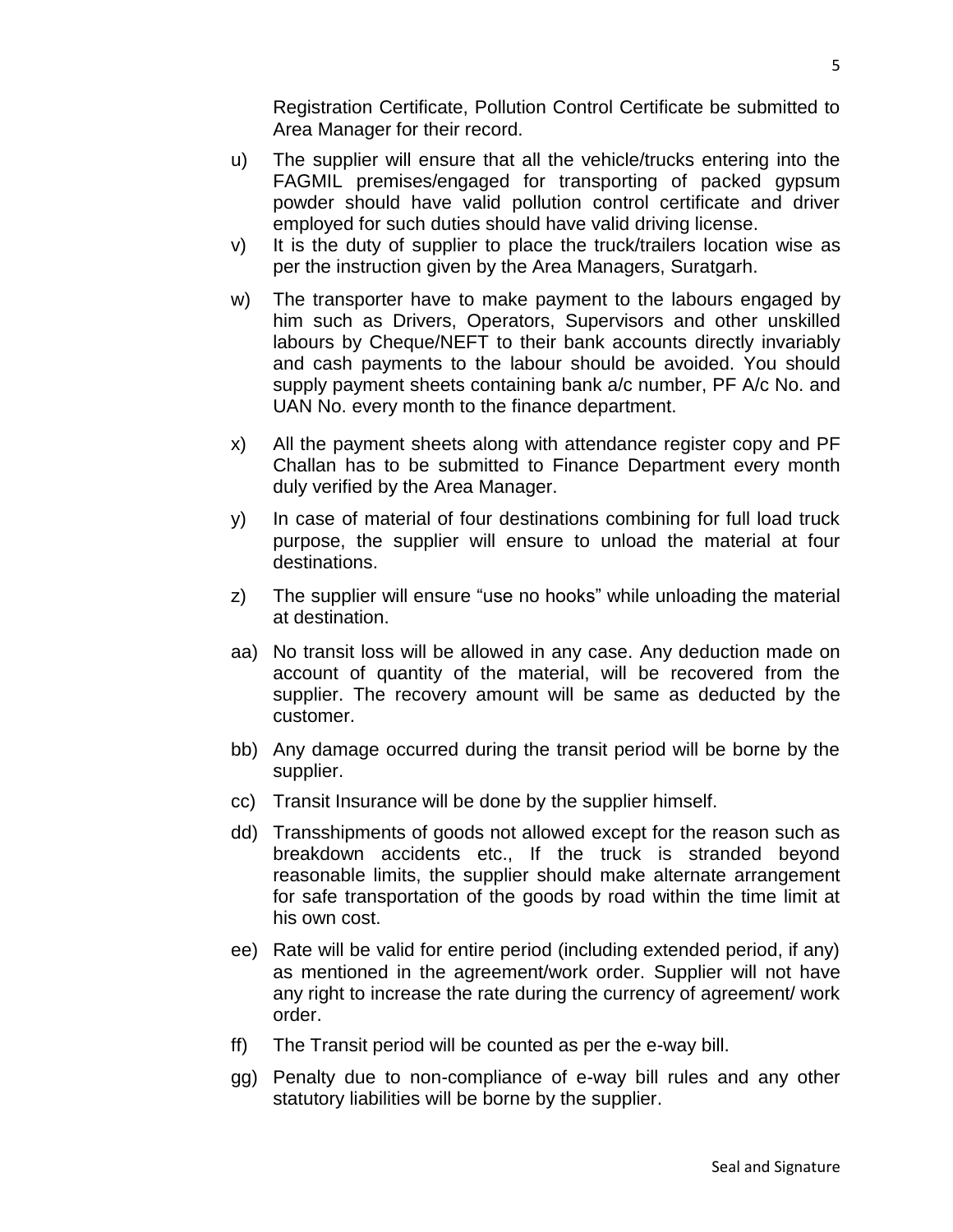#### **hh) QUANTITY OF DESPATCHES:**

- (a) The minimum quantity of dispatches required will be as per instructions of the General Manager /Area Manager.
- (b) The company does not bind itself to offer the minimum quantity fixed and in such case, it shall bear no liability, whatsoever, on that account to the supplier or any other party.

#### **ii) PAYMENT OF BILLS:**

- a) Payment of bills shall be made after deducting applicable taxes at source and other recoveries, if any, after completion of job on the basis of receipt received of the Packed Gypsum Powder from the consignee/customer at final destination.
- b) Payment will be made on the basis of purity of the material (as per test report of quality control department and the purity specified in scope of work) after recovering statutory taxes etc. through e-payment to your Bank Account only.
- c) Deductions made, on account of quality and quantity, by the client of FAGMIL will also be recovered from the payments due towards bill.
- **jj)** *Bill to ship to model will be used in this case, supplier will issue invoice and show the GSTIN and details of FCI Aravali Gypsum and Minerals India Limited in bill to column and show the details of customer i.e. GSTIN, name, address in ship to column. Supplier will issue invoice with each truck along with e-way bill.*
- kk) Quantity: The FAGMIL does not bind itself to offer the minimum quantity as per tender notice. The quantity stated in the tender can, however, be increased or decreased up to 25% of the work order quantity. In case of increase in quantity over the contracted quantity, the supplier shall allow quantity rebate.
- ll) The work order will be awarded to the lowest (L-1) offer.
- mm) The supplier shall submit the statement indicating the balance stock of HDPE bags as on last day of the month and dispatches made during the month in the first week of the preceding month in duplicate to the concerned Area Manager/Incharge positively.
- nn) Dispute if any will be subject to the jurisdiction of Jodhpur Courts of Rajasthan State only.
- oo) General Direction, Terms and Conditions and Special Terms and conditions are the part of the Tender.